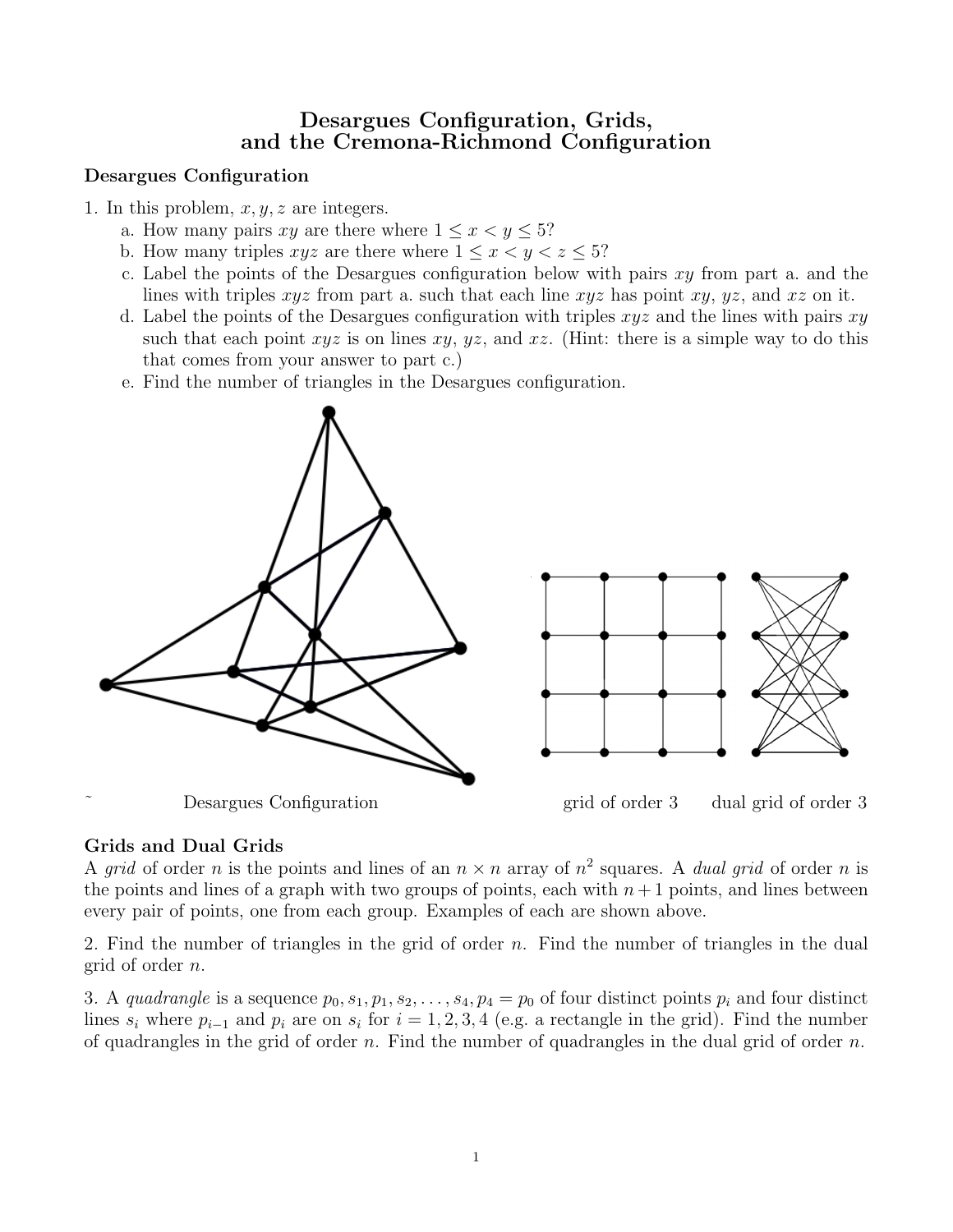### Duads, Synthemes, and the Cremona Richmond Configuration

4. A duad is a pair xy of integers where  $1 \leq x \leq y \leq 6$ . A syntheme is an unordered triple of duads ab cd ef that includes each of the six digits 1 through 6 exactly once. By unordered we mean that 13 25 46 is the same syntheme as 25 46 13.

- a. How many duads are there?
- b. How many synthemes contain the duad 12?
- c. How many synthemes are there?

5. The Cremona-Richmond configuration (page 3) is a configuration of 15 points and 15 lines such that each point is on three lines and each line is on three points. Label the points of the C-R configuration with the 15 duads so that the three points on each line are labeled with the duads of a syntheme. In this manner the lines are labeled with the 15 synthemes.

6. Another common representation of the Cremona-Richmond configuration (called the "doily") is shown on page 4. In the doily, five lines of the configuration are shown as arcs. Label the points of the doily with the duads so that the points on each "line" are a syntheme.

Problems 7-9 are about the Cremona-Richmond configuration.

7. How many unordered pairs of collinear points are there? How many unordered pairs of noncollinear points?

8. Let  $p \neq q$  be collinear points. How many points are collinear with both p and q? If p and q are noncollinear, how many points are collinear with both  $p$  and  $q$ ?

9. Find the number of quadrangles in the configuration.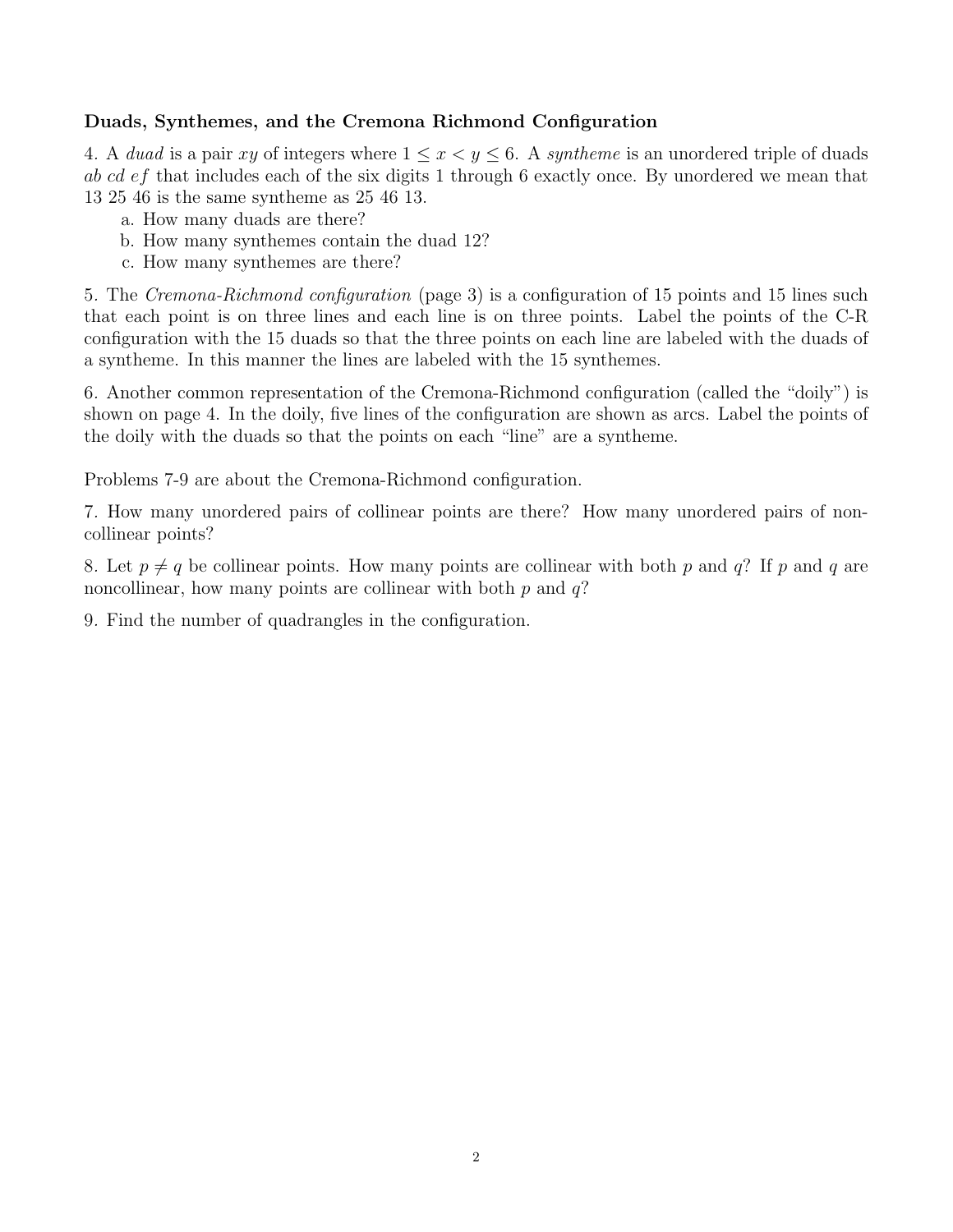# The Cremona-Richmond configuration